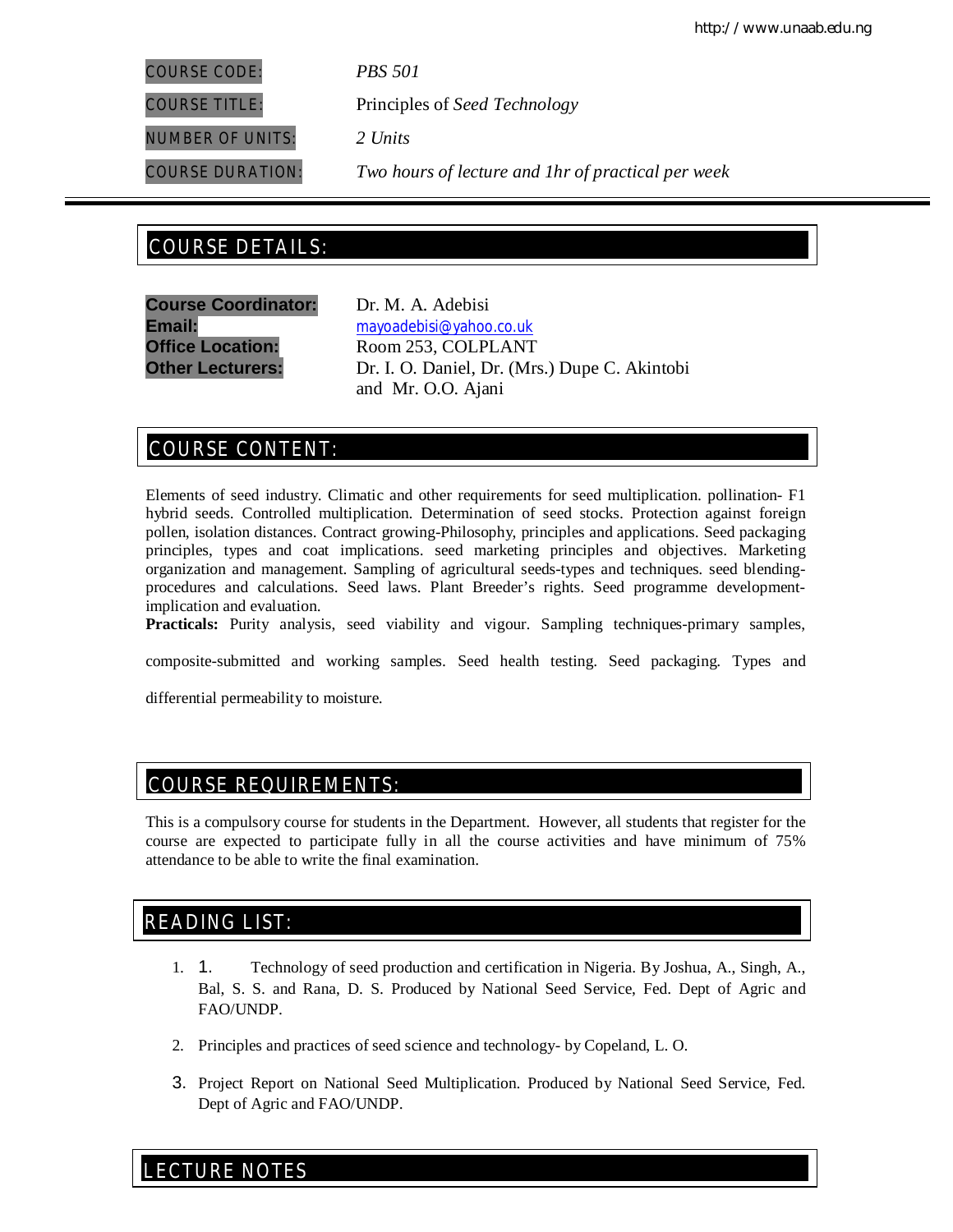http://www.unaab.edu.ng

# **SEED AND GRAIN**

The biological process by which seeds and grains are formed is basically the same, but the two are quite different with respect to functions and objectives of production.

Seed is meant to be used for producing good crops whereas grain is meant for food, feed or raw material. Therefore, both commodities have to be handled differently. Any attempt to use grain as seed is bound to reduce the potential yield and hence ought to be discouraged.

Seed is nature's bridge for conveying improved and superior characteristics between generations and to farmers fields and hence must be true to type.

Seed is a mature embryo which contains a immature plant in the form of a living embryo.

Seed differs from grain in that it represent the fruit of plant breeding research. Thus, the true value of improved yield lies on the genetic potential it embodies to assure high yield, quality produce, resistance against diseases, drought and insect pests, desirable maturity period, fertilizer responsiveness, efficient utilization of solar energy and other good attributes in the commercial crop.

The old proverbial adage, "As you sow, so shall you reap" sums up man's understanding of the importance of seed. The type of seed planted sets the limit to the effectiveness of the more expensive input like fertilizer, crop protection chemicals and management cost in food crop production.

Seed, in this context, is the basic input in agriculture. It is also an instrument of change. Seed serve as a catalytic agent to enhance productivity.

### **SEED INDUSTRY**

Seed industry is an industry/unit which involves interlocking operations that will ensure production and distribution of high quality seed at the right time, price and quantity. Is an industry set to maintain quality of seed for farmers' utilization.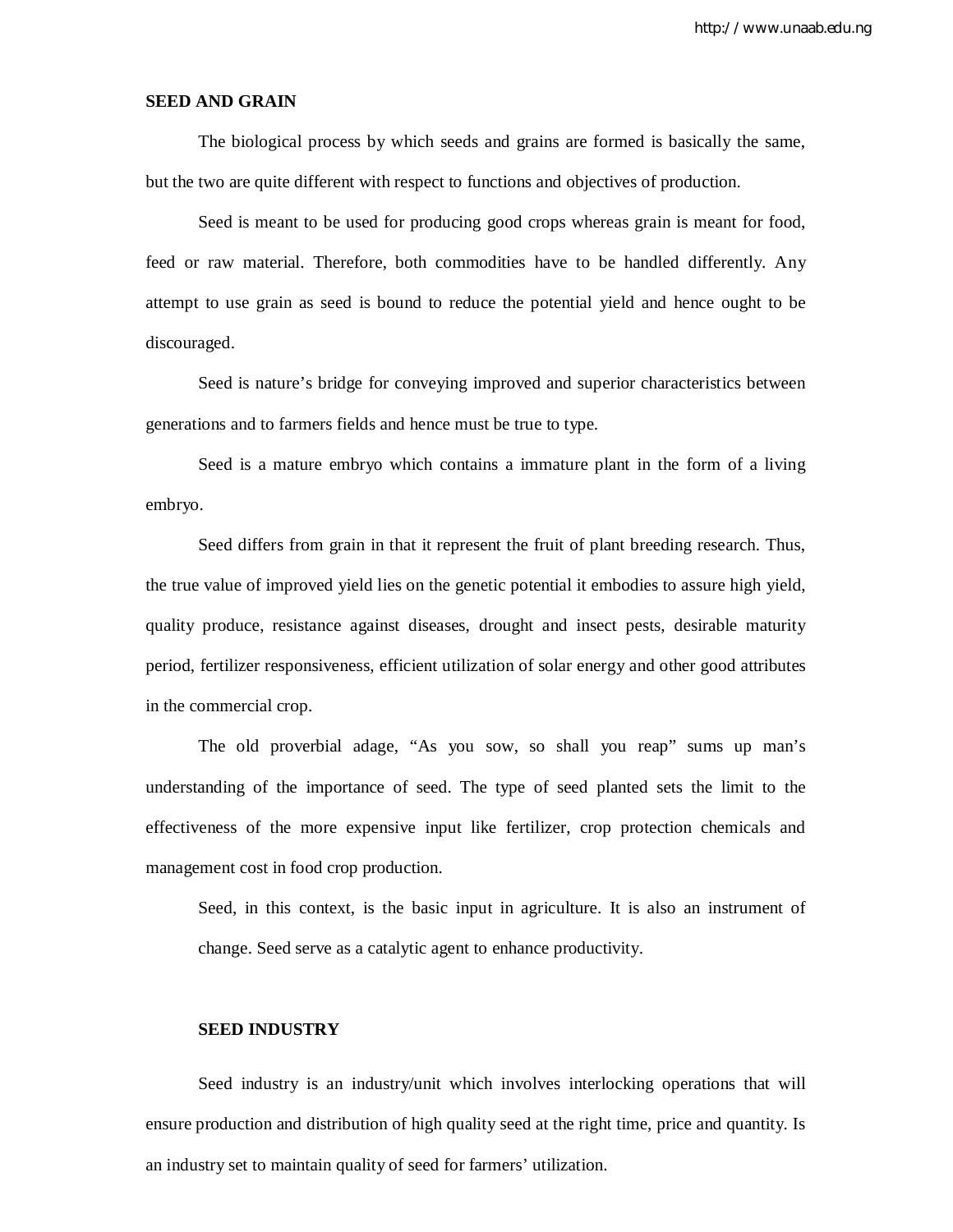# **The basic components of seed quality are:**

- 1. Superior, high yielding variety
- 2. Genetic pure(high purity level)
- 3. High germination percentage
- 4. Free from seed-borne diseases
- 5. Free from insect pest
- 6. Free from other crop seed
- 7. High seedling vigor
- 8. Good consumer acceptability
- 9. Free from noxious weed seed
- 10. Free from inert matter
- 11. Safe moisture content
- 12. Of good physical appearance
- 13. Field inspected and certified

The requirements are by no mean simple. But the seed men must endeavour to build into their seeds these quality factors so as to gain and retain the confidence of farmers.

# **FUNCTIONS OF SEED INDUSTY**

**1. Plant breeding** including genetic research..There are different types of seed:

| Breeders seed(UK)<br>(pre-basic)                 | Breeder seed (USA) |  |
|--------------------------------------------------|--------------------|--|
| Basic seed                                       | Foundation seed    |  |
| Certified seed-1 <sup>st</sup> generation $(C1)$ | Registered seed    |  |
| $2nd$ generation(C2)                             | Certified seed     |  |
| Farmers seed                                     | Farmers seed       |  |

**2. Cultivar assessment**: When the breeder releases a cultivar, it is then sent to seed expert at different locations for testing for distinctiveness, uniformity, stability and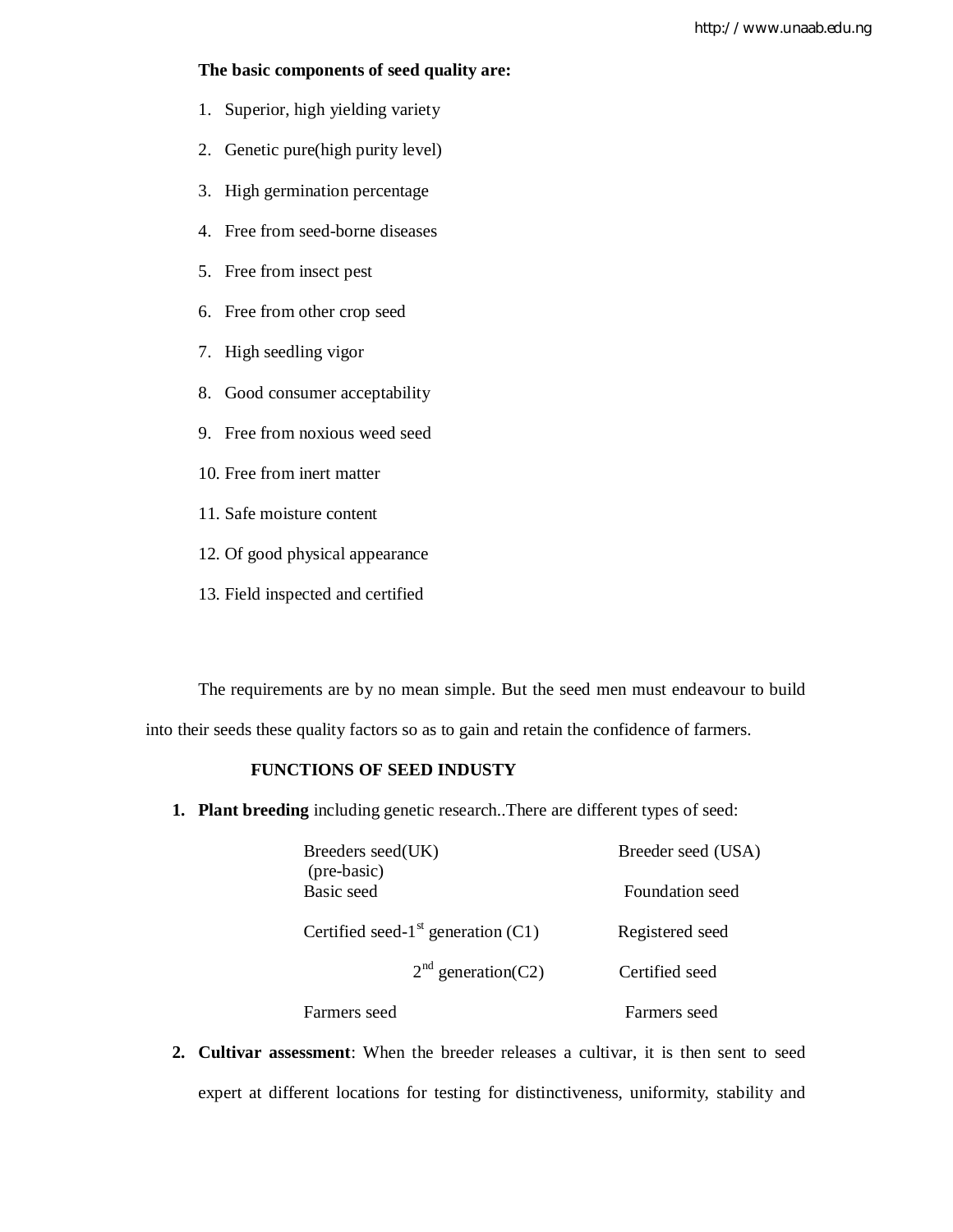value for cultivation and use (VCU).This is to ensure that the variety is superior in all ramification to the existing ones.

- **3. Multiplication:** Must ensure rapid multiplication of seeds without undue contamination to the farming community.
- **4. Processing**: This involves drying, cleaning, packaging and storage.
- **5. Marketing and Procurement**: Any of the seed must be able to sell itself. Marketing is not a problem if the seed is good and seed are procured through different channels.
- **6. Control**: Quality control includes legislation, certification and testing. Legislation is binding with regards to sale of seed (seed law).---minimum standard in UK, truth-inlabeling in USA. Certification is to ensure correct quality cultivar.pre-and-post control measures are in place
- **7. Quarantine** : Plant materials containing disease and pests which are foreign to a country are detected at the country boarder post.
- **8. Exte nsion Activity**: This is to allow farmers to benefit from the funding of research work in the area of seeds.

### **The philosophy of seed industry**

The production of seed in the developed part of the world have developed from simple procedure of saving part of a crop to plant in next year into a highly specialized enterprise.

# **LECTURE TWO**

# **Specific Benefits of seed programme / industry.**

- 1. Increase in total yield as a result of introduction and distribution of superior variety and hybrid.
- 2. Increase in yield as a result of quality seed with better germination and more productive plots.
- 3. Increase in recoverable yield: result from greater varieties purity, more uniform maturation etc.
- 4. More efficient utilization of fertilizer, irrigation & pesticides because of greater uniformity of emergence and growth, more vigorous plots better stands etc.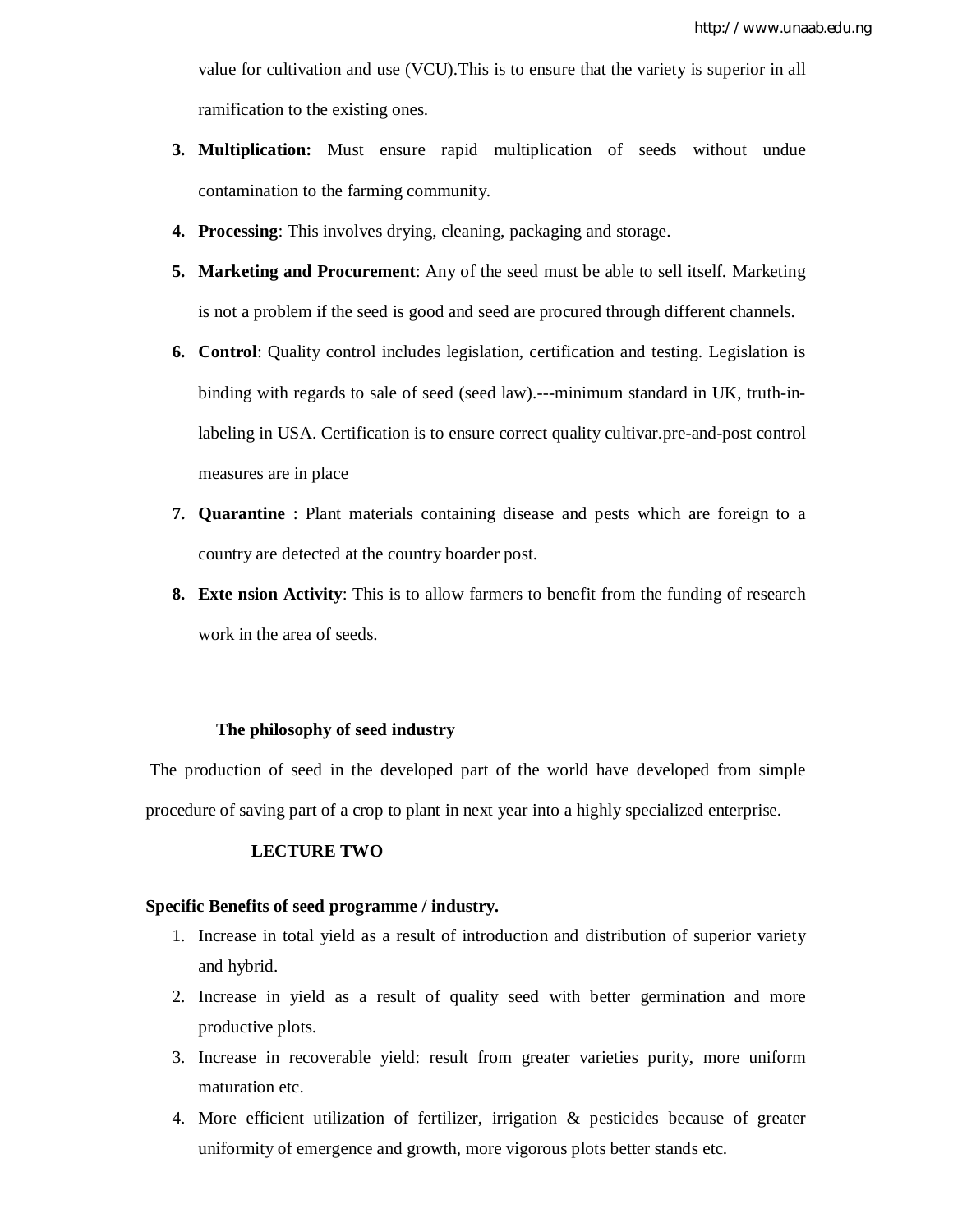- 5. Reduction in seed rate from 1ton 2ton.
- 6. Higher quality- less contamination with other varieties, more uniform maturation and less in mature or withered seed.
- 7. Less infestation of the land with weed seeds.
- 8. Less disease in soil and insect problem due to minimization of plots infected with seed borne disease in seed production.
- 9. More rapid efficient periodic replacement of variety with newer and better ones.
- 10. Facilitate introduction of new crops in Agriculture of a nation.
- 11. Contribution to Agric development of a nation.
- 12. Contributing to nation economy- GDP.
- 13. Employment opportunity etc.
- 14. Quality control in the country (standardization) e.g. quarantine.

The above are by no mean exhaustive of the benefits of seed programme or industry.

### **REQUIREMENTS FOR SEED PRODUCTION**

### **The factors that determine seed production location are:**

- Climatic
- Agronomic or soil
- -Biological
- Social economic factors

# A. **Two important phases are recognized in plot development**

-The vegetative: stems, branches, leave etc.

- The Reproductive: inflorescence, flower and seed.

The two are somehow antagonistic.

The purpose of producing seed is equally important. Some crops are grown for fruit or seed, cereals or pulses while others for their vegetative parts, grasses for leaves, jute for stems, cassava etc

To decide on the location of seed production enterprise, a number of factors have to be considered. These are climatic factor, Agronomy, biological, social and economics factor.

**Climatic factors**: light, temp, rain (water supply), wind.

Light: three aspects of light:- duration, intensity and colour.

**Day length**: flowering is influenced by day length, if flowers are kept in wrong day length, they remain vegetative, no fruit formation. The amount of cloud cover throughout the year is very important.

**Note**:- Sunshine provides suitable conditions for pollination, drying of seed and ripening of fruit seeds.

**Temperature**: some crops species have a critical temp. to switch from vegetative to reproductive phase. The chilling in winter makes some crops to produce flowers in summer. Temperature influences i) sowing time especially in the soil.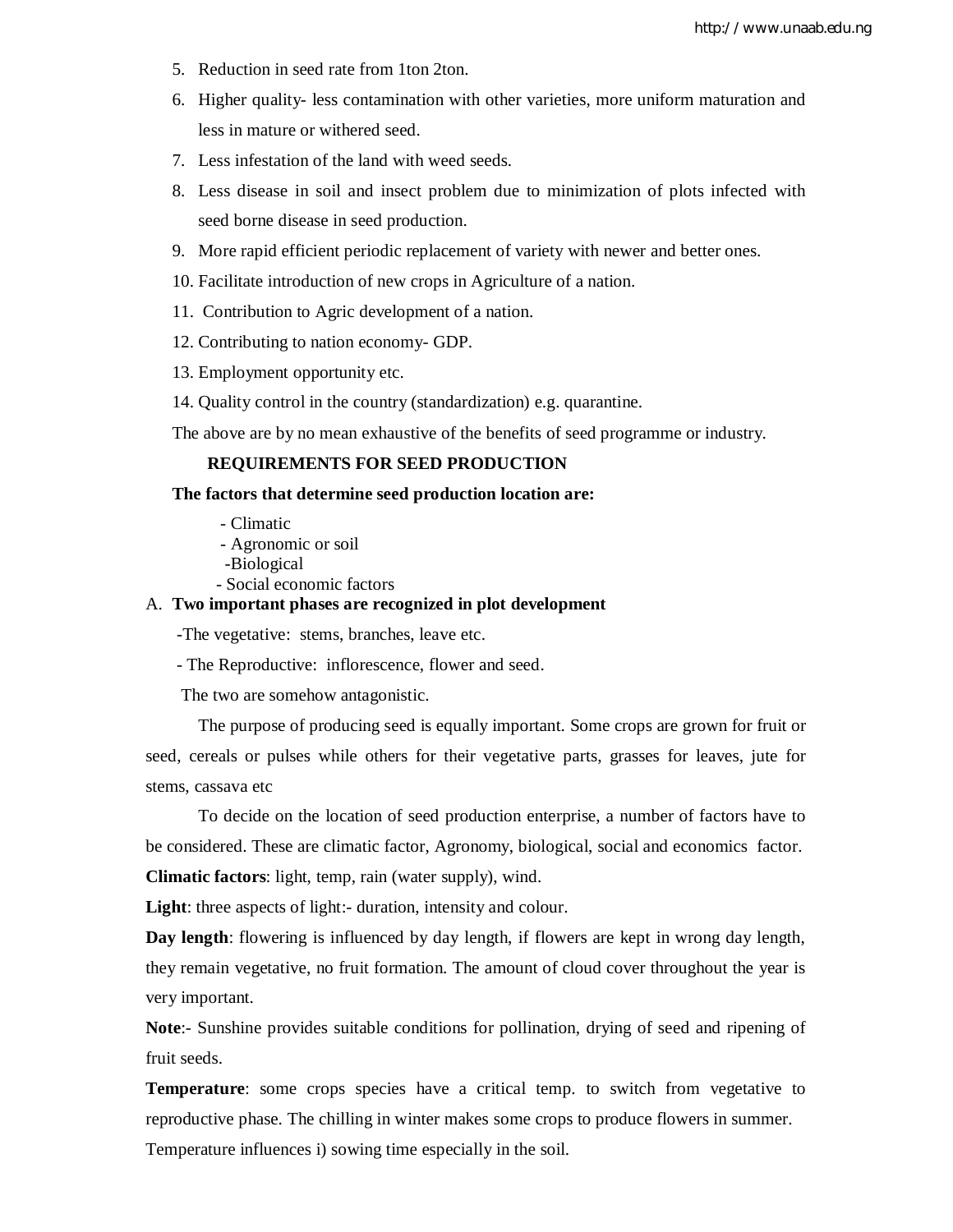ii) flowering, pollination, seed setting.

Warm weather favours all these activities at appropriate time.

**Rainfall** : Water is necessary by a seed crop during the period of vegetative phase followed by a relatively dry period for reproductive phase. In a dry area, irrigation is the supplements for rain. The advice is that we can guide against excessive and inadequate supply. Note that flowering, pollination and seed setting are helped by moderate humidity but drier atmospheric conditionings are for subsequent ripening.

**Wind**: strong winds especially. during reproductive phase can cause severe crop losses through lodging, sheltering and shedding of fruit or seeds. Is aggravated during heavy rain which soaks ripening ears in maize and increase the tendency to fall over.

#### **B. Agronomic factors or soil factor**

Soil should be fertile, neither acid nor alkaline deep and well drained to avoid water logging but retentive enough not to dry out easily. It should also be free from soil borne pests and diseases. Eelworms and for leguminous crop, it should have correct strains of rhizobium for nodulation.

### **C. Biological factors**

Consideration must be given to the population of insect for pollination e.g bees. Avoid areas where plant diseases, insect pest and depredation of wild animals and birds are prevalent.

### **D. Social and Economic factors**

Regions, Districts with large farms are preferred. The farms must be free of tenure (ownership dispute) and should have equipment necessary for all operations e.g from sowing to harvest.

**Note**:- borrowed equipment are liable to be contaminated with seed of other cultivars or spp. Farms should be accessible to extension officer, certification officer, transportation of seeds, please note, above all, the seed agronomists or farmers must be intelligent, energetic, meticulous etc.

### **POLLINATION**

Pollination is an important agronomic practice in seed production or multiplication. Pollination is the transfer of pollen grains from anther to stigma. In most species, there are several hundred times as many pollen grains as there are female ovules to be fertilized. An ovary may contain one or many ovules. Maize and rice contain ovules per ovary, Soyabean, cowpea, tomato, water melon have more than one ovules in each ovary.

 Modes of pollination varies among crop species. Some are self pollinated and others are cross pollinated. Wind and insects e,g bees, butterflies etc are the chief pollinating agents of cross pollinating types. When pollen grains pollinate the same flower or another flower on the same plant, the result is self pollination but when they pollinate flower on another plant,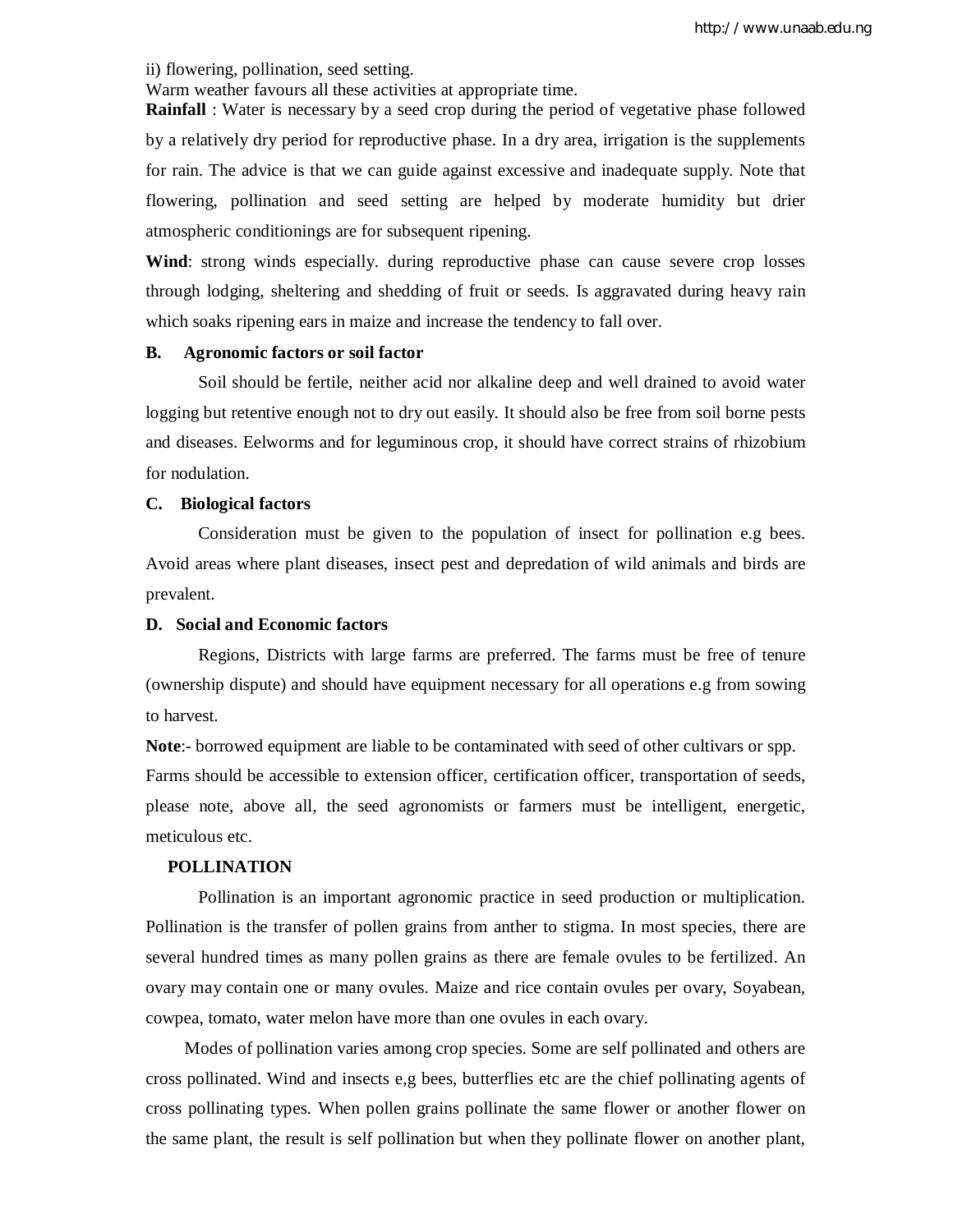the result is self pollination but when they pollinate flower on another plant, the result is cross-pollination.

The pollination methods are determined by the floral biology and flower capability.

**In pollination of F1 hybrid seeds**:- In many cases, controlled pollination is necessary especially in cross- pollinated spp. Detasselling and male sterility are used in maize hybrid seed production. Hand pollination is also used to produce smaller breeder seeds. In some crop species e.g onion, cotton, etc honey bee-hives are built in close proximity to seed crop to enhance insect pollination.

The practical implication of cross pollinations is that the seed multiplication field must be adequately isolated from contaminants if pure seed is to be production. In self pollinated crops, the extent of natural crossing is so low that no protective measure or long isolation distance is required, except of minimal distance to avoid physical mixing of seeds. Table1: Categorization of common crop plants as result of pollination methods

| Self pollinated      | Cross pollinated     | Often<br>crops       | Vegetatively         |
|----------------------|----------------------|----------------------|----------------------|
|                      |                      | pollinated           | propagated           |
| Rice, wheat, barley, | Maize, millet, okra, | Sorghum,<br>cotton.  | Potato,<br>sweet     |
| Pea,<br>cowpea,      | alfalfa,<br>cabbage, | jute, redgram,, egg  | potato,<br>yam,      |
| groundnut<br>tomato, | cauliflower,         | plant, plant, pepper | cassava, sugar cane, |
| soybeans             | amaranths,<br>onion. |                      | cocoyam.             |
|                      | radish<br>carrot.    |                      |                      |
|                      | celosia, watermelon  |                      |                      |

### **LECTURE THREE**

# **Seed Multiplication Chain**

Seed is multiplied in controlled stage until the desired quantity is achieved. Each stage is assigned a class for identification such as breeder seed, foundation seed and certified seed. In self pollinated crops or in crops having a low multiplication ratio, itt may be expedient to have two classes of foundation seed instead of one: i.e foundation and registered seed.

### **Breeder seed**

Seed or vegetative propagating material directly produced or controlled by the originating plant breeder or institution. Breeder seed provides the source for the increase of foundation seed. It is usually limited in quantity.

### **Foundation seed**

Also know as elite or basic seed. It is the direct increase form breeder seed. The genetic identity and purity of the variety is carefully maintained in foundation seed. Foundation seed is the source of certified seed.

### **Certified seed**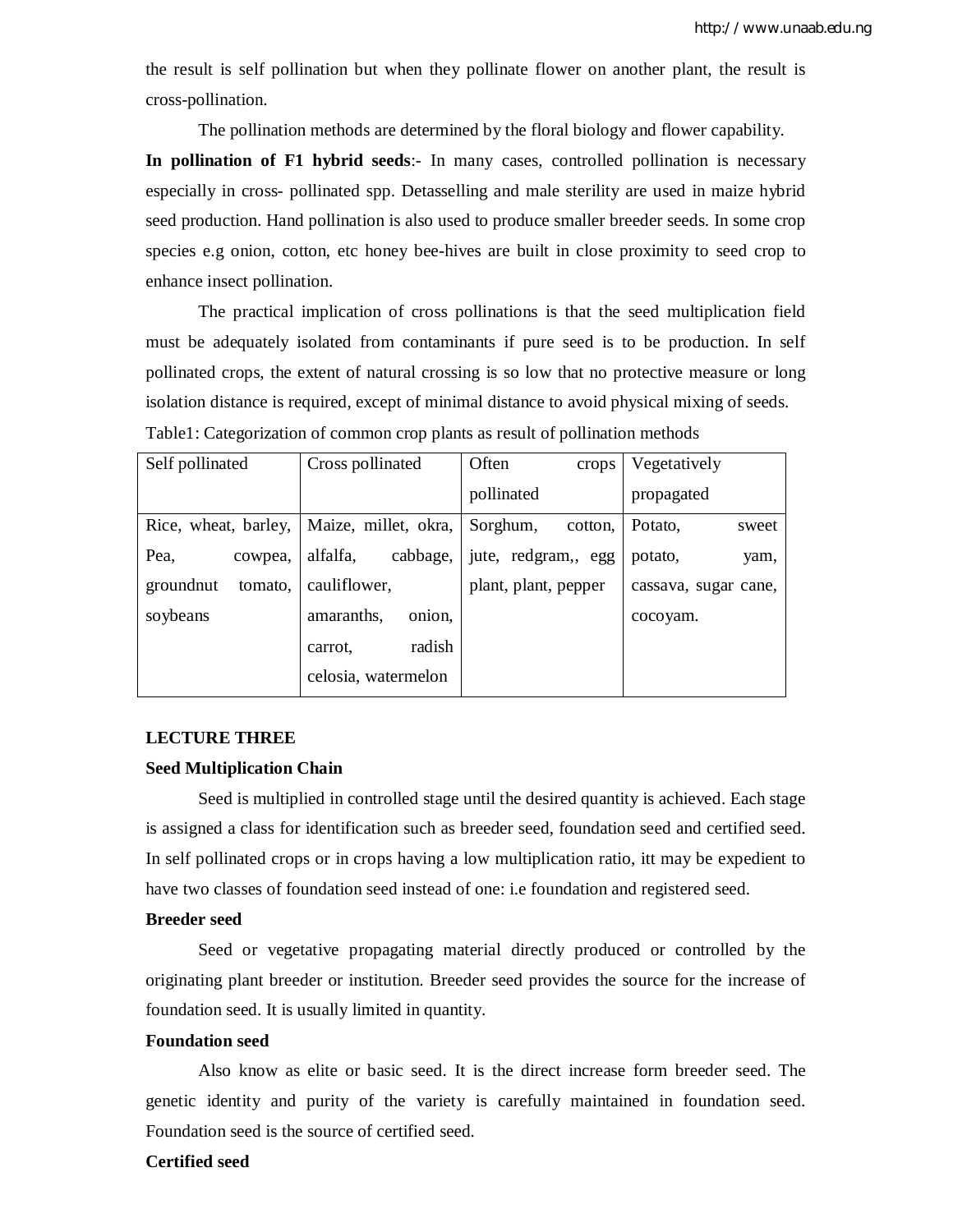http://www.unaab.edu.ng

Certified seed is the progeny of foundation seed. Each variety requires unique treatment for its continued maintenance, though the treatment may be relatively simpler in self-pollinated crops than in crop which are largely cross-pollinated. Before attempting to produce a variety, it is imperative to familiarize with its:- reproduction behavior

- Reaction to diseases, day length and to
- Varietals type (pure line, open- pollinated, hybrid etc.

In multiplying self pollinated and cross pollinated crop varieties.

- producing breeders seed of recommended variety.
- Building up pure foundation seed.
- Avoiding mechanical mixture.
- Removing off- type plants.
- Proper seed processing, handling and storage.

In addition, for cross pollination crops, the following must be noted:

- adopting a limited generation plan for multiplication by renewing breeder seed frequently.
- assuring adequate isolation from other fields or crops.

In growing a crop for seed, use the cultural method adopted by the progressive farmers in the locality but with adaptation and precaution that seed production necessitate.

 Vigilance is required during growing season but particularly at critical stages of the development e.g emergence, flowering etc.

Mechanization is common on a large farm but not essential.

At any periods, faults should be looked for, diagnosed, and remedial action taken if possible and if not, noted for next year action.

 It is important that any chemical application for weed or pest control be made at correct stage of crop development.

The following points should be noted:

- 1. **previous cropping**: This may bring about volunteer plots of different cultivar/spp. Give sufficient interval before planting on a land to allow all unwanted seed to germinate another. Use crop rotation to control weeds. Note that some seed borne diseases can persist in the soil e.g head smut (fungi) of maize and nematodes etc. Keep them in check by a long interval between susceptible crops.
- 2. **fertilizers**: fertilizer application should follow normal local practices for food crop but with some modification for seed production and appreciating the fact that the value of the crop justifies additional cost. P  $\&$  K are more important for seed crops than for food crop especially for pulses can be applied at sowing time to take care of crop needs. Please avoid very heavy application of N to cereal crop as this is liable to encourage foliar diseases, causes excessive vegetative growth, lodging etc.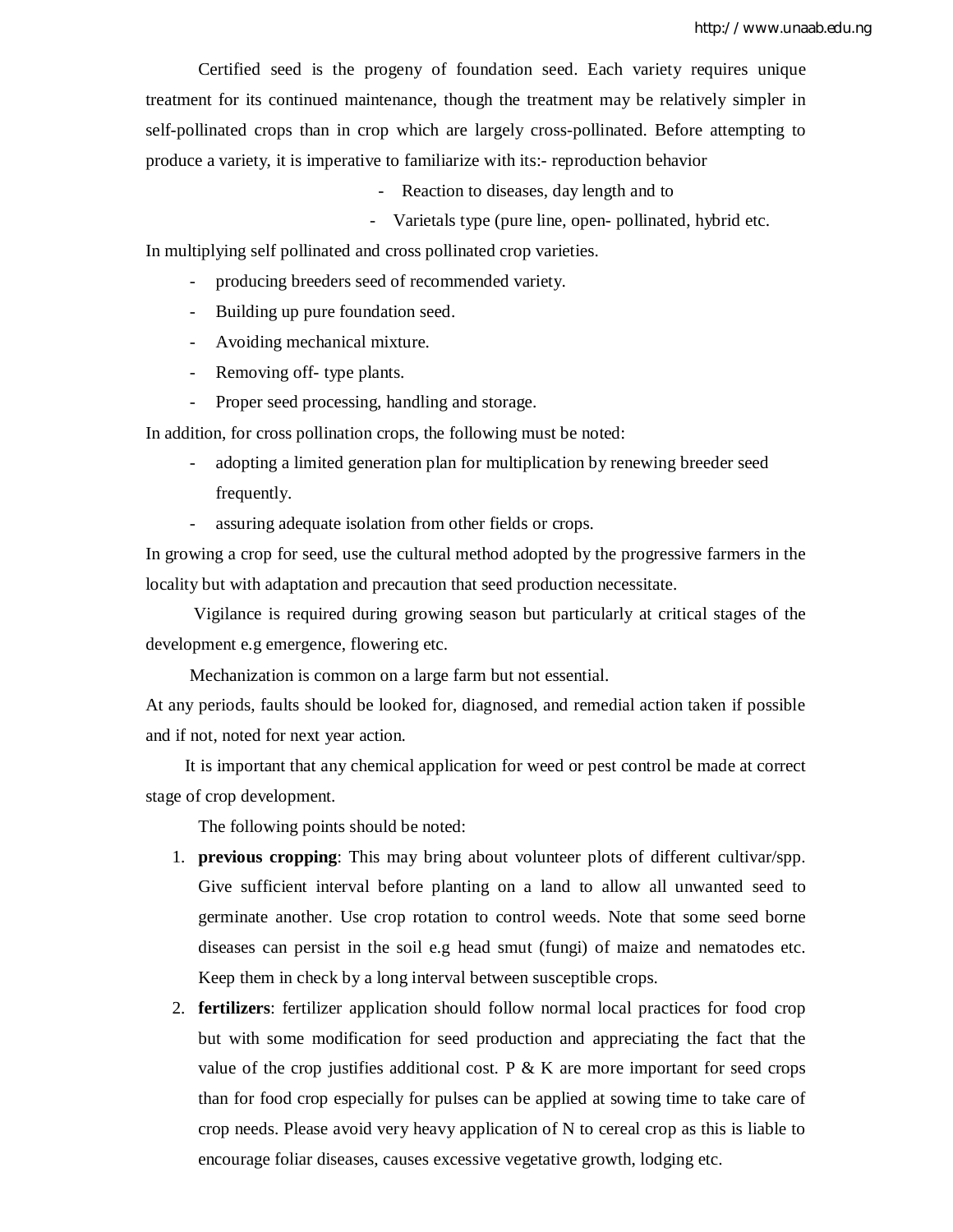**3.Irrigation**: Water may be applied overhead through sprinklers or on the surface through soil channels. Note that overhead irrigation may encourage foliar or seed borne disease and can be inimical to pollination. As a general rule, surface irrigation is to be preferred. Water should be given to match the following stages of crop developments.

| Crop development stages                                | <b>Water supply</b>                               |  |
|--------------------------------------------------------|---------------------------------------------------|--|
| 1. Establishment vegetative growth                     | Ample water                                       |  |
| to initiation of flowering.                            |                                                   |  |
| 2. Flowering<br>Limited water (slight water deficiency |                                                   |  |
|                                                        | promote poor seed setting).                       |  |
| 3.<br>development<br>Seed                              | allow<br>Ample<br>(to<br>for<br>water<br>greatest |  |
| number of seeds).                                      |                                                   |  |
| 4. Ripening                                            | No water.                                         |  |

**4. Weeds**: objectionable in all crops. Reason

- they compete for soil water, nutrients, light etc.
- smolder the crop in delay harvesting and ripening
- impedes cultivation they are poisonous they are parasites witch weed, broom rape – harbour pests and diseases.

In seed crop, they are containment if harvested with the crop seeds. There are standard methods of weed control e.g rotation of crops, drainage, flooding, apply fertilizer to promote completive crop growth, herbicides, destroy weed plants etc

**5. Diseases and pests:** To a certain extent, the incidence of diseases and pests in a crop is influenced by climate as well as by their presence in the soil. One has to take this into consideration in selecting farms for seed multiplication. To control the diseases and pests, use the same basic control measures as for food and forage crops e.g burial of plot debris by ploughing, rotation of crops, seed treat and insecticidal sprays, isolation of farms from area of with incidence of air borne and insect borne diseases, (1km distance), good sanitation in seed stores, roguing, special prevention against rodents and birds.

**6. Seed:** seeds for sowing be treated with fungicides/insecticides in case of pulses and legumes, it may be necessary to inoculate seed with correct strain of rhizobium bacteria.

**7. Sowing date:** sow your crops when (climatic factors) temp and water are favourable and are likely to remain so until harvest time.

-Prepare land in good time to obtain suitable tilth. Fine tilth for small seeded and not needed for large seeds eg cowpea, maize etc

- dept of sowing depends on seed size

- sow some seeds directly on the field or in a nursery and their transplanting.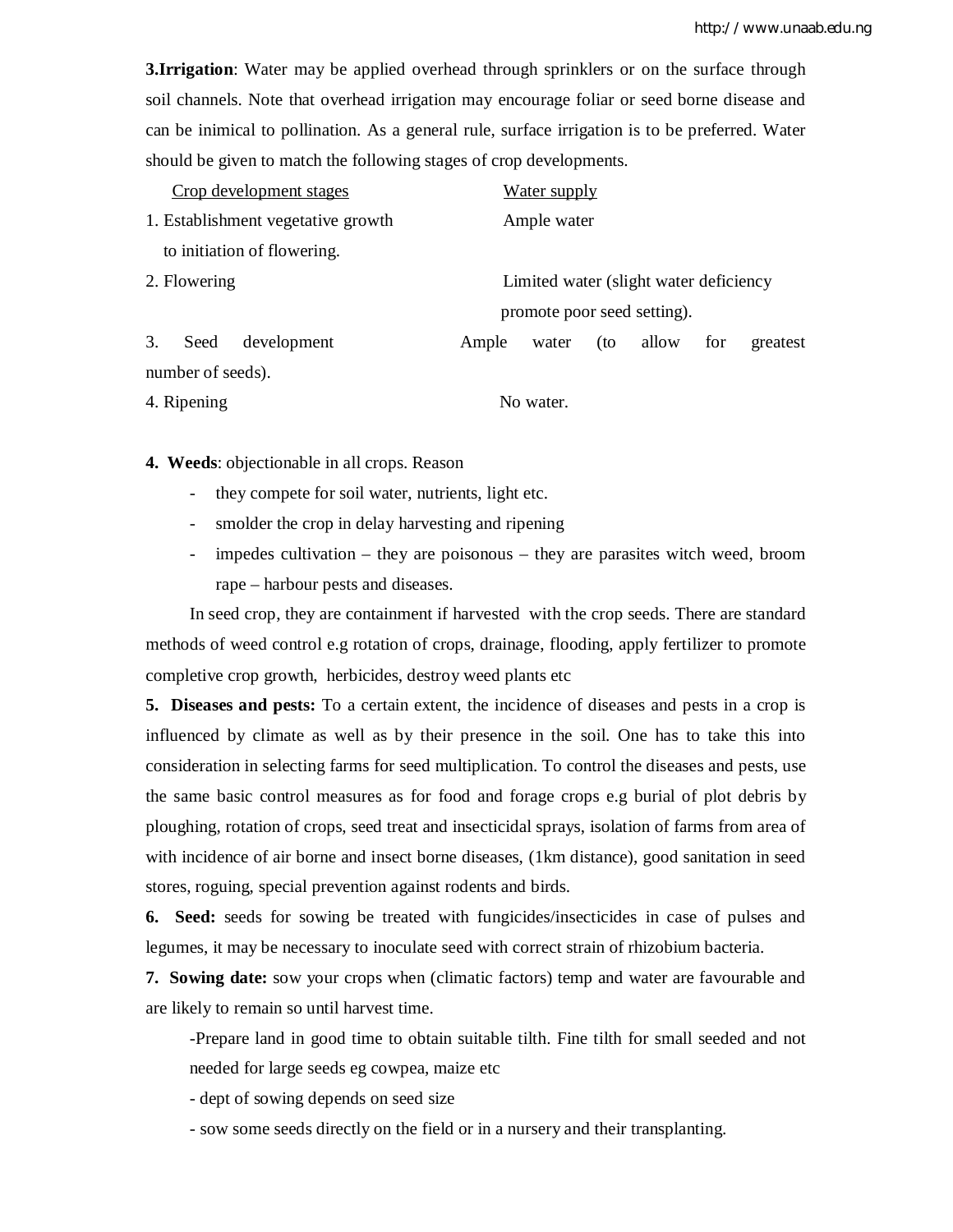**8. Seed rate:** The quality of seed sown per ha determines the density of the plant population within the crop. Thick sowing gives rise to adverse mass of thin weak steams with few flowers stems and poor seed setting. The humid conditions within the crop discourage pollinating insects, promote fungi growth, delay ripening and so create harvesting problems. Use the right plant population. Experiments have shown that with increase in plant population, the yield of seed/ ha increase up to a point and beyond it no significant addition to yield is obtained.

**9. Mechanical contamination:** prevention of this is as important as that of genetic contamination by foreign pollen. Equally important is the prevention of mechanical. contamination i.e admixture of foreign seed – hence separate seed crop from another similar crop by 2 or 3 m or by a physical barrier – clean all implement /containers e.g tractor, seed drills, drivers, combine harvesters, threshers, wagon, lorries- After harvest, seed must be kept separate in stores. Good practice is to grow only one crop of any species on the same farm.

**10. Roguing :** Is the process of removing undesirable plants in our seed crop field. Undesirable plants in our seed crop whose harvested seeds contaminate the product must be removed early during growth. Such plants may be weed, plants of other crop species, plants of another crop of same species or simply off types or genetic variants, arising from within the crop. Roguing is the process of remaining these undesirable plants from the crop. The efficacy depends on the distinctness of the rogues and on the skill of the roguers.

Roguing is a practice which is limited in its effectiveness but it does contribute to maintenance of purity and is an essential operation in seed multiplication.

It should be done several times at different stages of crop develop especially flowering when cultural characteristics are most fully expressed and differences are most obvious.

Watch out in maize, rouging must be before pollen is shed. You must pay particular attention to parts of the field where rogues are most likely to be found e.g gateway sites of old stacks and places where animals may have been fed; (Roguers walks slowly not more than 3km/hr) upp root, each rogue and put in a bag strapped round the neck and burnt later.

### **LECTURE FOUR**

### **DETERMINANT OF SEED QUALITY**

1. **Source of seed**: Varietal purity and mechanical purity are attributes of quality which are influenced by seed source. Avoid variety of crop that is mixed with seed of another variety or seed.

2. **Inheritance**: inheritance differences among species and even down to cultivar level are biological fact which the seed scientist has no control over. The best we can do is to avoid seed with genetic weakness. The weakness might be contributed by maternal or paternal e.g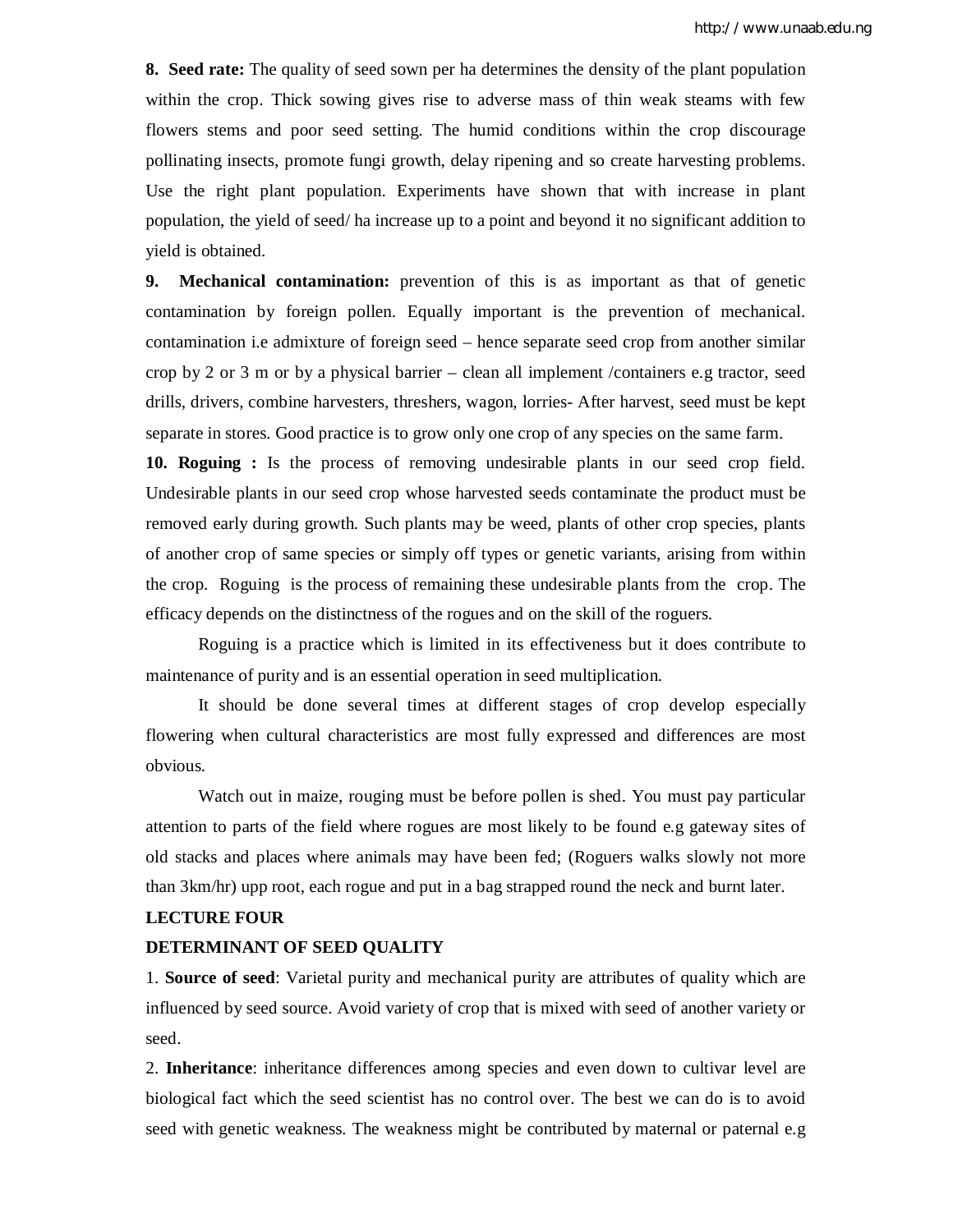some cultivars of soybeans have tick seed coat susceptible to mechanical injury. Note, try to avoid genetic weakness which may create quality problem later.

3. **Field contamination**: Other crop seeds are contaminant and they derive from 3-major sources

i. Contaminants in the stock seed used for seed production

ii. Contaminants in the soil on which the seed are produced

iii. Contaminants in the equipment used for harvesting, drying cleaning etc

Of these three, soil contamination is probably the most important. We must produce seed on the clean land possible. Selection of land for the purpose should be based on the land history. Watch out for volunteer plants, similarly a field over grown with weeds the previous season, the soil will act as reserviour and replenish the weed population

4. **Growing condition**: Soil fertility, drainage, fertilizers, insecticide, herbicides applications and cultural practices have a great influence on both seed quantity and quality. Seed has a remarkable capacity to compensate for deficiency in rather than the quality.

5. **After Maturation (Before Harvest) condition**: As seed decreases in MC after maturation, they come more and more under the influence of field environment. In effect, the shorter the period of field storage (i.e the interval between maturation and harvest) which may be a few days or several weeks) the better for the seed. Remember field condition are seldom favourable for storage especially too low temp,. high RH and frequent precipitation. These can act singly or in combination to cause a substantial reduction in quality before the seeds are even harvested.

N.B field weathering –If crops are left unharnessed at right time, it will lead to seed withering (Vigour and germination problems, colour)

6. **Harvesting:** The method time and procedures to handle the harvested seed crop affect seed quality. Minimization of field exposure through harvest at a proper time is very critical because overly dried seeds are liable to mechanical injury. Climatic conditions may sometimes not be favorable for timely harvest. In this situation, harvest should commence as soon as weather permits. Equipment use for the harvest are always potential source of mechanical injury. Usually harvesting and threshing are accomplished by mechanical means. Note that if the mechanical action is not mechanically controlled properly then the same forces that thresh the seed can cause serious injury.

7. **Aeration and Drying**: field heat above combined with heat produce by respiration of the seed and green materials mix there with can quickly lead to determination of seeds. Timely and proper areation will remove field heat and reduce seed temperature and will also prevent the damage which can be caused by moisture migration in a bulk storage bin. Both aeration and drying are timely operations, if not done on time their effectiveness decrease/ diminish.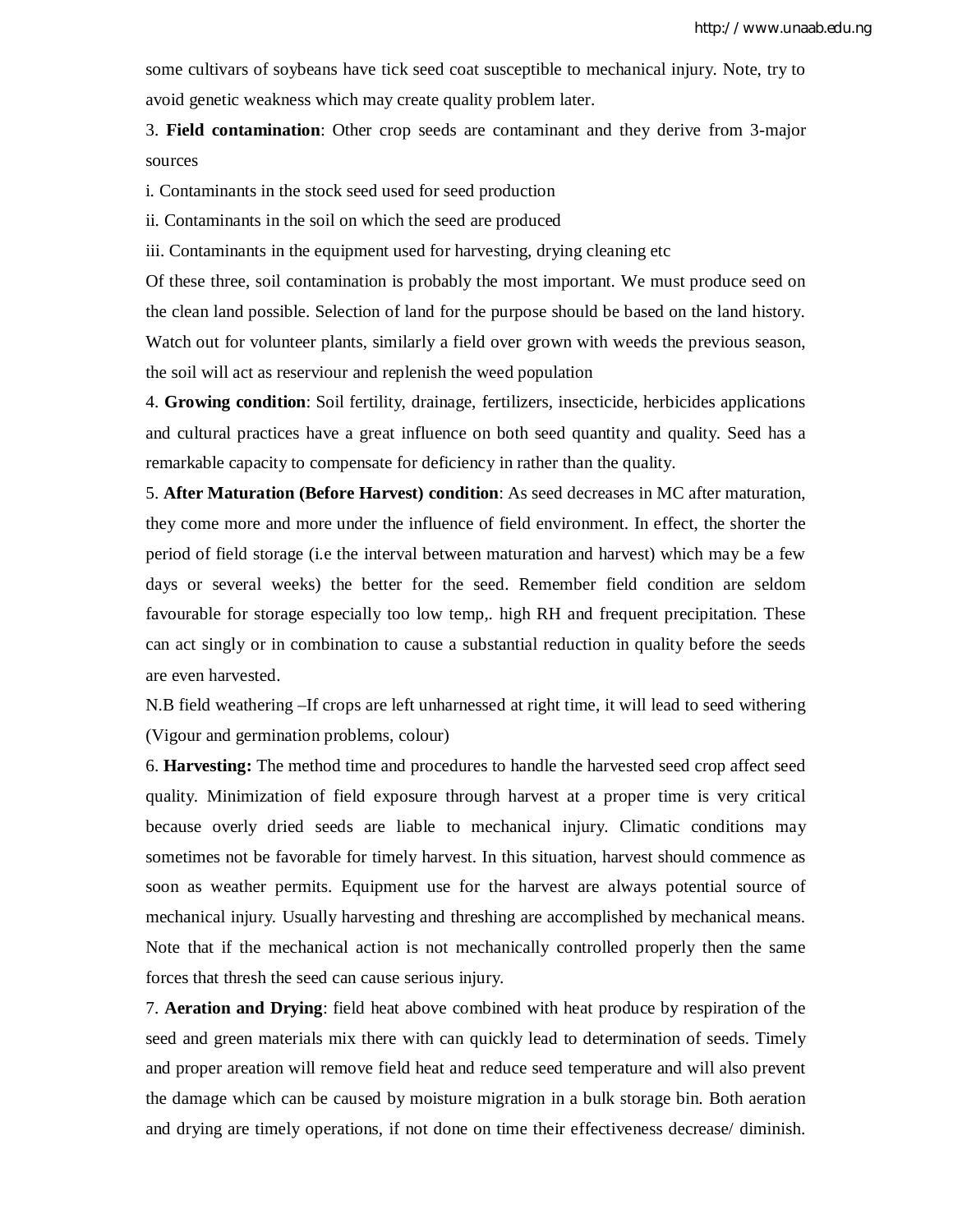Note that the longer the delay in harvest and the on-set of drying, the greater will be the reduction in seed quality

8**. Handling**: Elevator, conveyor and other devices use in transporting seeds into processing plant and then on thin bagging can have important influence in the quality of seeds. Also note that every mechanical device use in handing seed is a potential source of seed injury and contamination. All conveyers must be properly cleared after they are used to handle a different variety or crop (preferably the self cleaning type). Pleases note that some seeds are more susceptible to injury than other, exercise care in handing the seed of different types, don't use auger to convey seed of soybean

**9. Processing**: Cleaning, size grading, density grading and threshing are all carried out to prepare seed for packaging and marketing. Consumer appeal must be enhanced. Note that processing equipment are also a source of contamination and should be thoroughly cleaned each time a new crop is handed.

**10. Storage**: before distribution of seed to a retail outlet, seeds must be stored for a period of time. Ensure that seed of high quality are always put in store as storage, irrespective of how favourable. Storage does not improve seed quality but maintain quality. Note that most problems do not originate in storage, it is only noticed there. Failure to stop 'pest in the incoming seed, fumigation should be carried out and germination test should be done periodically.

11. **Age**: chronological age is also an important determinant of quality. Seeds are alive and like all living things, will deteriorate with time and die. During ageing, seed vigour declare at a much more rapid rate than germination percent. Old seed may therefore have a reasonably good germination but be so low in vigour, but they are 'worthless in planting'.

12. **Uniformity**: A non uniform seed field produces non uniform seed lot. Portion of the seed lot may contain different levels of contaminant or even entirely different contaminant, soil fertility, -light, land, topography, non uniform management, etc. All could cause non uniformity and these affect the purity of the seed lots.

#### **CONTRAST SEED PRODUCTION**

**Contract growing**: Is the important practice in seed production. Is the growing of  $C_1$  from basic seed and of  $C_2$  from  $C_1$ . Is the most trickiest part of the operation. Huge quality handle here require planning and supervision

### **Why contract Grower?**

- For large seed farms, in order to be able to produce more seed as large as possible. In seed company progress, you must try not to become a general farmer. Hence majority of seed companies have opted for contract seed growing i.e contract growers. In this way, the company itself does not get too involve in the agric operations and can them concentrate on processing, marketing etc. in his/her industry.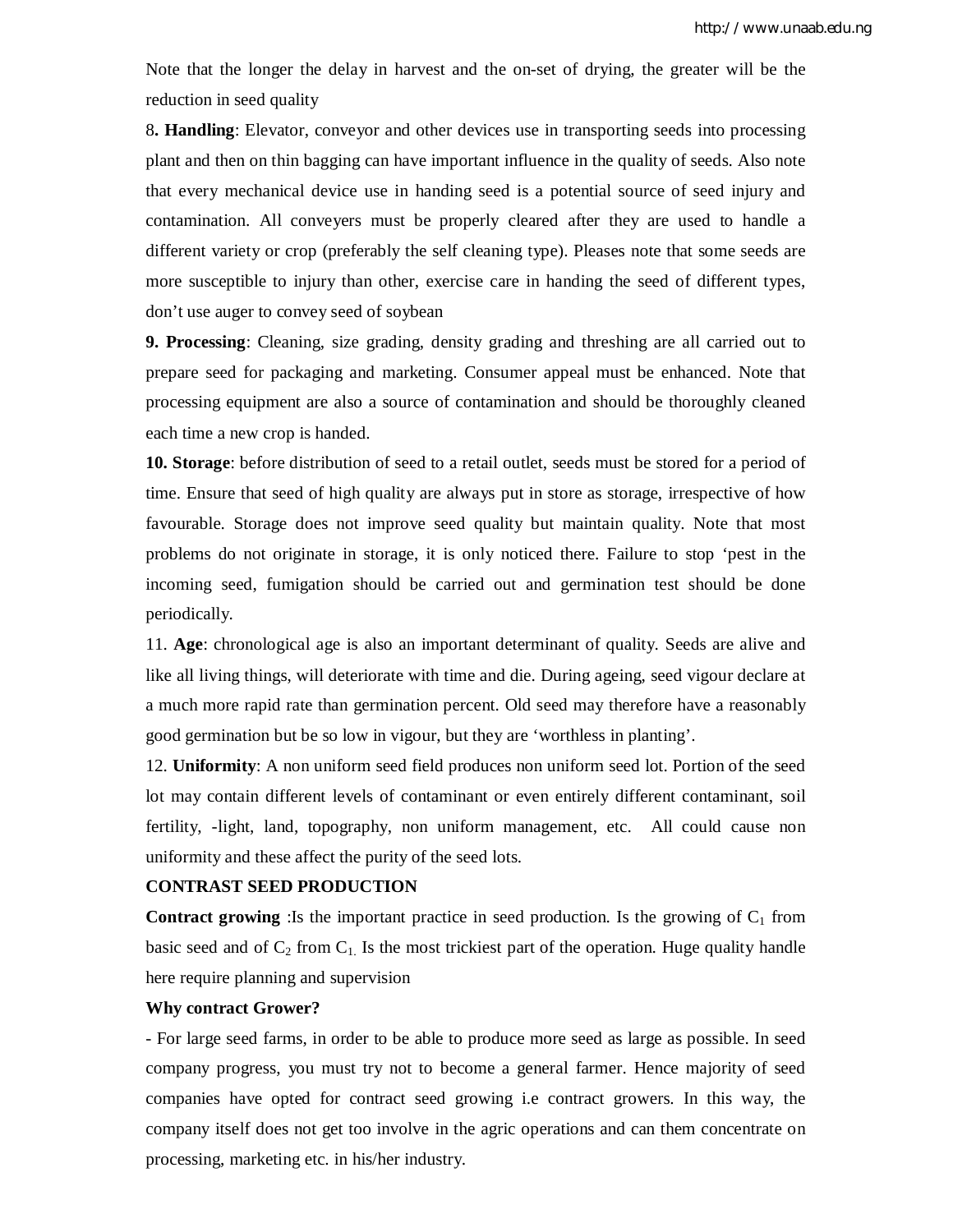### **Characteristics of contract growers**

- Must be a good farmers in the local community

- Must be intelligent, reliable, energetic and trustworthy. i.e prepare to take advice, must not do any nasty things, reliable

- Must be able to do think when seed experts are not there.

- Must have reasonable facilities e.g drying facilities, store, simple cleaning equipment approximate for his farm size, storage room/place.

- The location must be favourable for inspection especially for inspection point of view.

- Do not gave large contract to a new grower

- It must be profitable so as to make it appealing to farmers i.e because there must be a guaranteed price.

### **Organization of contract Growing**

 The key personnel is the production manager who co-ordinates and run all seed programmes depending on the company size, Is expected to have field staff, that will liaise with the grower for him. He must draw up progammes each year for each crop.

The information he must have are

1. production target each crop, guided by sales and marketing department. Do demand survey to kwon how much seed is needed next year.

2. How much basic seeds he has available for production

3. Have information from field staff for about what land is available for contract growing 2-3 months in advance.

4. He must draws up a master plan for his operations with flexibility for alteration. If there is a special variety that is likely to have problem, give it specially to an experienced (best)  $grower(s)$  and pay special attention to it. Also the particular land should be sited close to headquarters for close supervision.

### **Contract documents**

This is a binding legal documents.

- Is a contract and has status in law court
- It must comply with the standard of legal proceeding in the country.
- It must be freely entered into by both parties.
- There must be no element pressure.
- Both parties have an equal standing in the contract
- There must be an agreement with where to drop the seed.
- Have contracts in two parts
- One part in respect of standard legal contract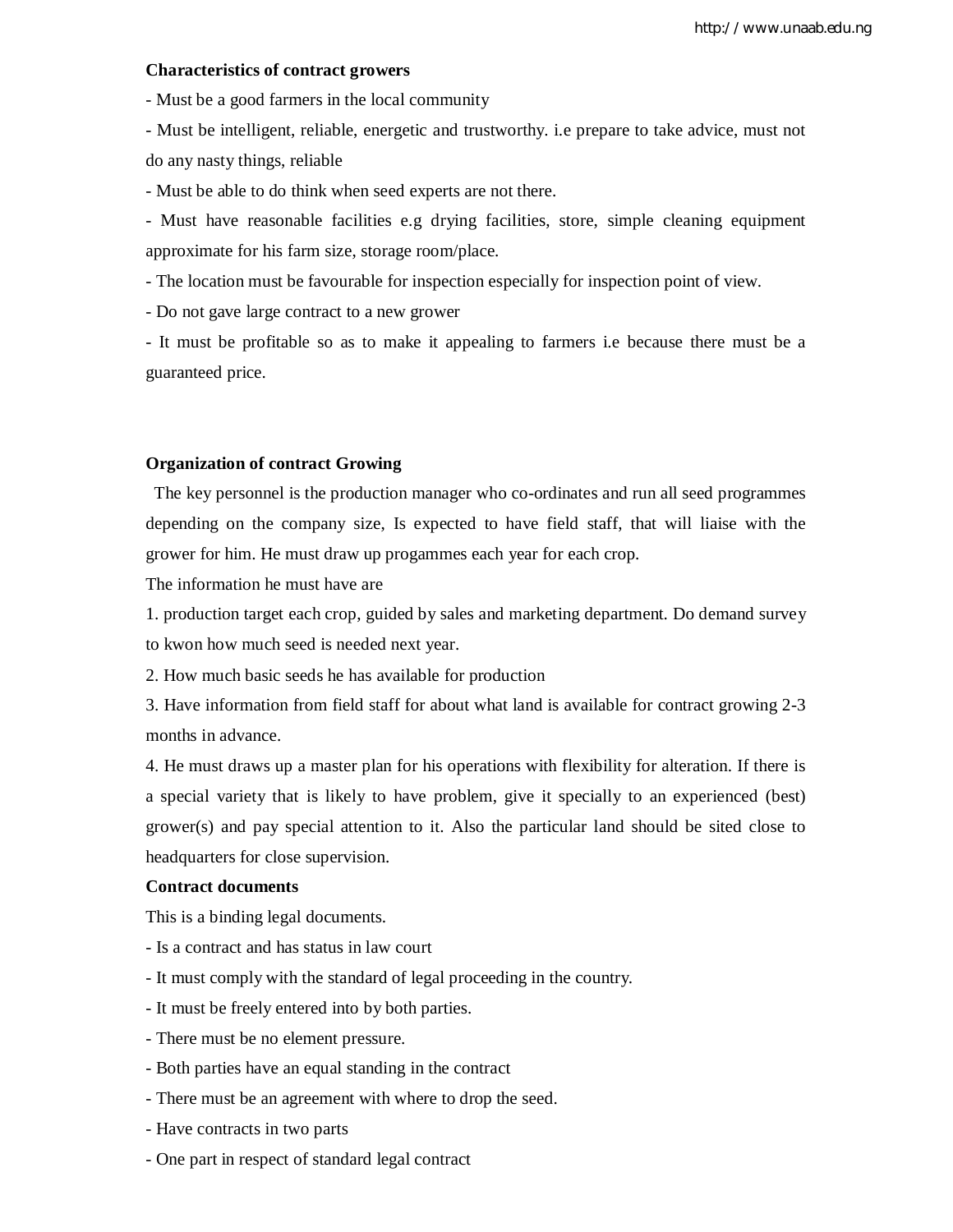- Second part contains all normal standard conditions that the company have.

# **LECTURE FIVE**



 **Figure 2. Types of materials removed from seed during processing.**

# **SEED PROCESSING, TREATING AND PACKAGING**

Seed processing is a vital part of the total technology involved in making available high quality seed of improved varieties. It assures farmers of high quality seed with minimum adulteration. If seed is not processed and handled properly, all pass effort of plant breeders in developing superior varieties and seed production may be lost.

 The purpose of seed processing is to remove undesirable materials such as merit matter, weed seed, other crops seed, broken seed, shriveled and small seeds to conform to prescribed quality standards, besides improving storability and palatability.

# **Principles**

 The quality of seed is improved during processing in two ways; separation of contaminating seeds of other crops, weed, and merit matter. (2) upgrading, or the elimination of poor quality seed. The ultimate goal of processing is to obtain the maximum percentage of pure crop seed with maximum germination potential. This concept is reflected in terms of the pure live seed percentage. This is calculated by multiplying the percent purity and the percent germination as the following example:

Seed lot x pure seed (95%), Germination %= 93%

Pure live seed 88.35percent (.95x.93x100)

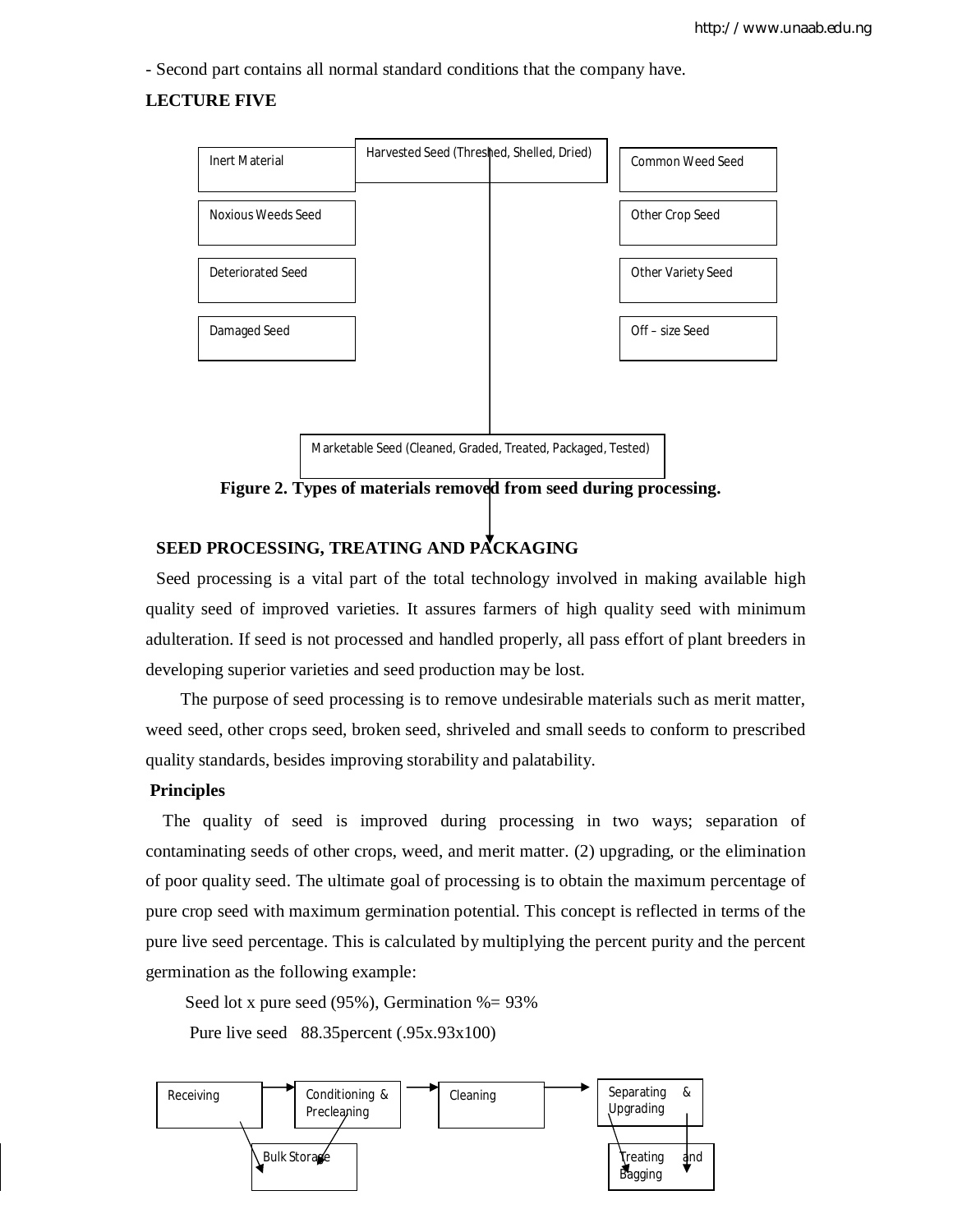

**Figure 2: Essential steps in seed processing.**

In a typical processing sequence, the first operation is pre-cleaning to remove trash and appendages from the seed. The next step is basic cleaning and grading followed by specific operations. When all undesirable materials have been removed treatment of seed with insecticides &fungicides may be carried out. Finally, a desired quantity of seed is filled in a container, weighed, labeled, sealed and .removed for storage.

 Seed processing is based on differences in physical properties between seed and undesirable materials. Processing machines are chosen according to size, length, shape, weight surface texture, colour, etc affinity to liquid, electrical properties. A single machine does not do the entire job. Good seed processing is achieved when proper equipment are used.

Examples

(A) Seed cleaning equipment

- (i) pre -cleaning equipment e.g scalper : rough clean various kinds of trash from the seed lot. It contains vibrating or rotating screen (or sieve) through which the small seed pass readily, while the larger seed and leaf matters are "scalped off and remove.
- (ii) Air screen machine farming mill makes use of air flow
- (iii) Gravity separation
- (iv) Length separation
- (v) Width and thickness separation
- (vi) Surface texture separation
- (vii) Colour separation
- (viii) Colour
- (ix) Electro-static separation etc.

### **LECTURE SIX**

### **Seed treatment**

 Seed treatment is recommended to minimize insect infestation, to prevent seed borne diseases and to protect the germinating seed from disease infection in the soil. Seed treatment serves as a disinfectant when the pathogens in seed are destroyed or inactivated and as a protectant when fresh entry of the pathogen is prevented.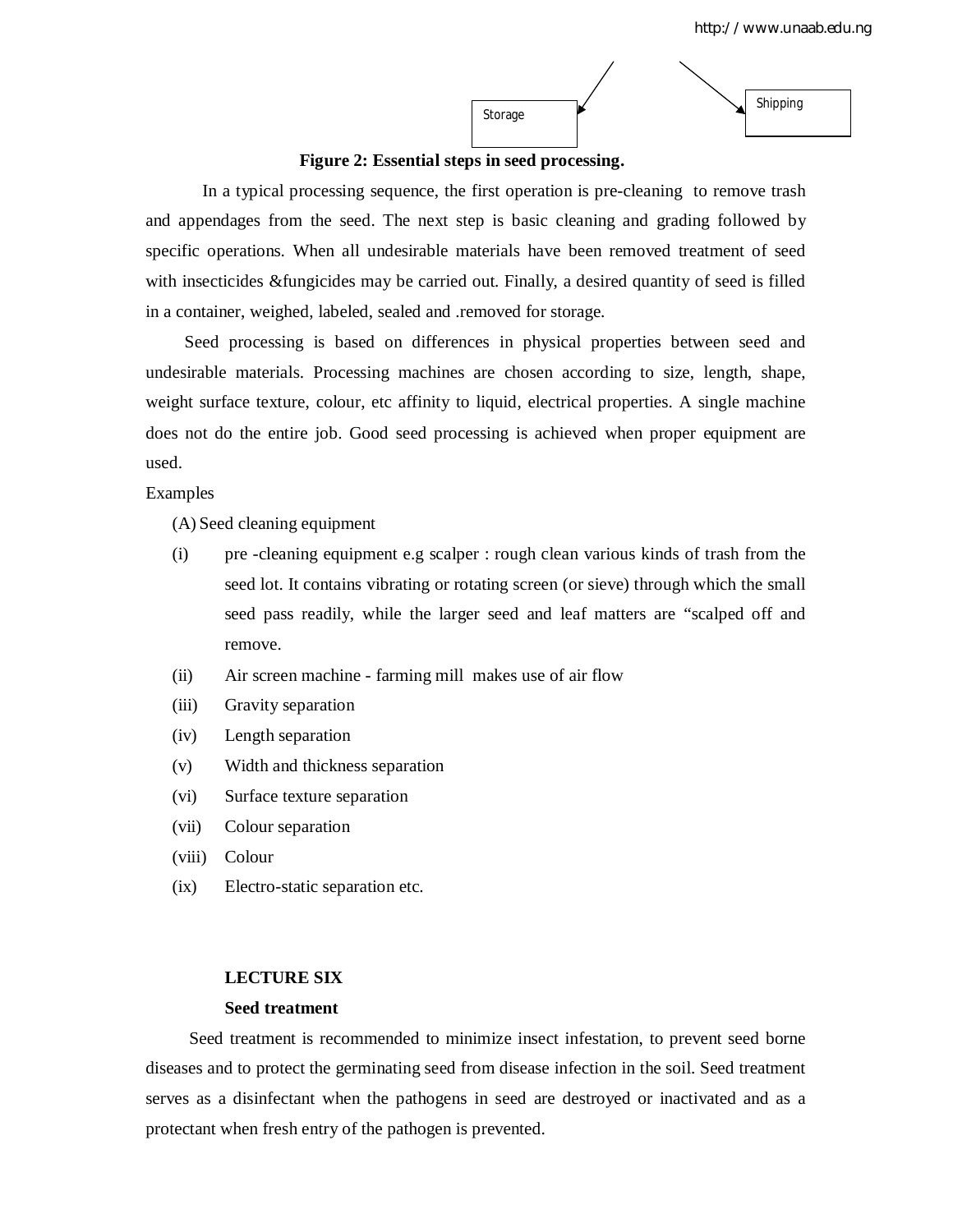Treated seed becomes unfit for human and animal consumption. The sign treated with "poison" should appear on seed bags and label. Only that quantity of seed should be treated for which demand is certain.

 If insect infestation in seed store is satisfactorily controlled by sanitation and fumigation then it would be advisable to treat seed just before distribution when relatively clear picture of seed demand is available.

### **Seed packaging**

Packaging is necessary to

-Facilitate handling and storage

-Comply with any legal requirement

-Preserve viability and seed quality

-Make a presentable product for selling

-Maintain varietal and lot identity

-Provide seed in popular sizes to cover an area ranging from  $1/4<sup>th</sup>$  to one hectare.

### **Types**

1. Jute and paper bags Rice, maize, sorghum and cowpea seeds are commonly packaged in cotton jute and paper bags. Moisture vapour can penetrate these materials and hence they are not meant to protect against high RH: Such seed bags should be kept in dry storage condition. 2. Polyethylene bags : Alternatively, with inadequate storage facilities consideration could be given to packaging materials that can protect seed from moisture vapour. These include polyethylene bags of over 700 gauge thickness.

An essential precaution in using moisture proof containers, however, drying to a moisture level of 9% or less, otherwise seed can deteriorate rather fast. Owing to high cost and practical difficulties in meeting these conditions, jute bags appear to be the first choice at present. This, in conjunction with proper drying and good storage, is fairly adequate for six mouths storage over the dry season during which seed is usually held in Nigerian conditions.

# **Seed Marketing**

Seed marketing is the process through which seed moves from the farm where it is produced to the consumer who plants it. Depending on the type of seed involved and proximity to site of use, the marketing process may be simply a farmer exchange or it may be a complicated transaction, involving several middlemen and a highly organized seed industry. Seed marketing cycle.

Grower I Consumer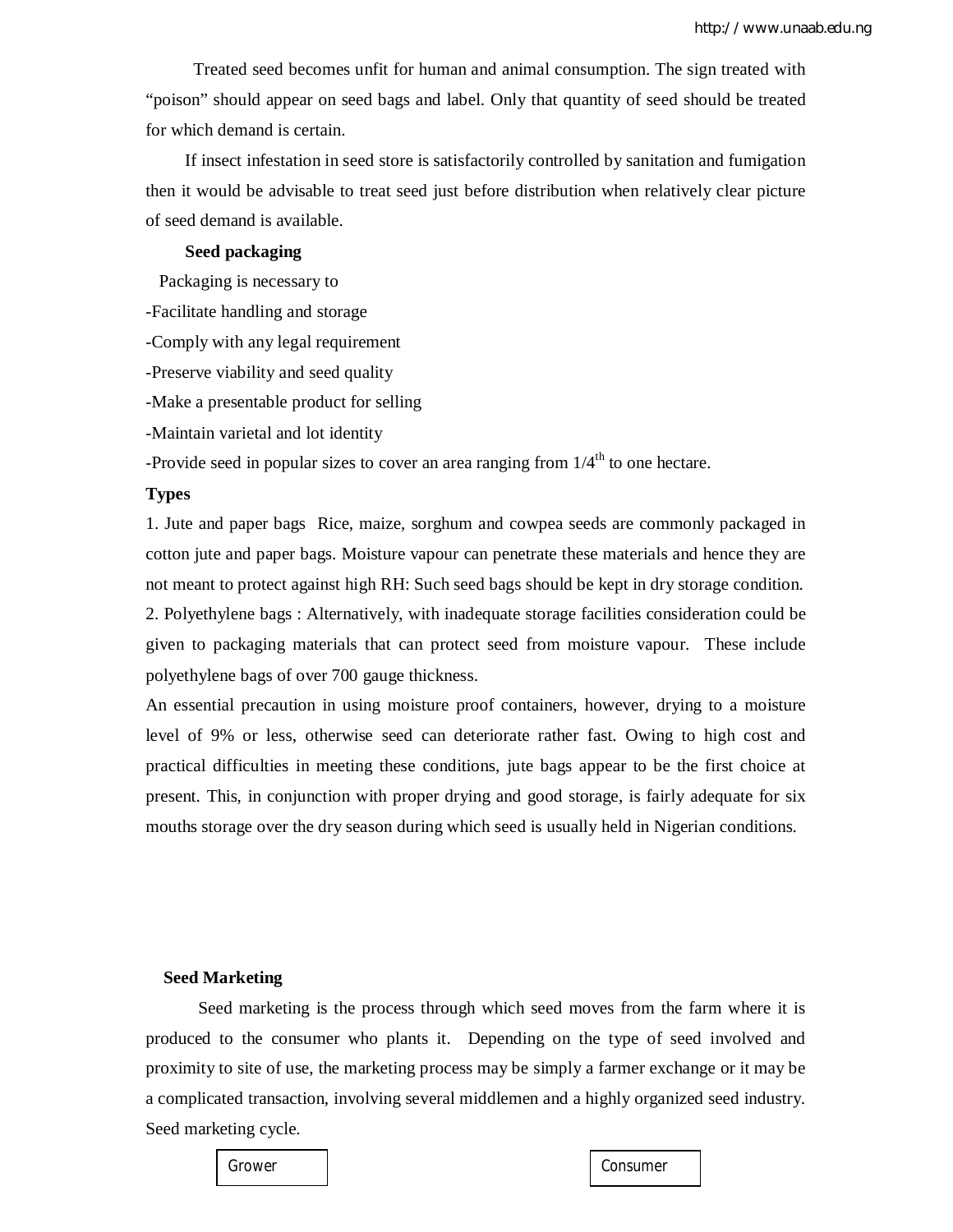

### **Figure 3; A generalized seed marketing scheme**

The sole purpose of producing seeds as to sell it. Good seed will often advertise and sell itself. To be cost effective, seed must be efficiently produced and efficiently marketed. Seed marketing is a complex task and calls for expert handling.

The reasons that make seed marketing different from marketing of other agricultural inputs are:

- a) Seed is used by farmers in villages and remote farms. Thus the problems of rural marketing e,g lack of transport facilities, poor communications, limited purchasing power of a small farmers, inadequate storage facilities, insufficient motivation for the use of good seeds are to be confronted.
- b) Seed is a living input very much prone to loss of viability. Therefore, require special treatment by marketing agency.
- c) Seed production is characterized by an inflexible time tag which is also dependent on uncontrollable environmental conditions. Seed marketing, therefore, requires effective demand estimation sufficiently in advance.
- d) Need for specific varieties for specific areas at specific time.
- e) Any unsold stock at the end of season poses problems of safe seed storage besides tying down capital.
- f) High sensitivity of seed to rh and temperature.
- g) The rate of obsolescence is high as old varieties continually give way to better ones.
- h) By virtue of cheapness, inferior seed is adopt to attract attention of a number of rural farmers.
- i) Generating seed quality consciousness is a gradual process.

# **Seed marketing organization and management.**

A marketing organization should develop a network of sale points in all potential areas.

It should maintain a close contact with farmers and lay stress on technical guidance as part of sale service.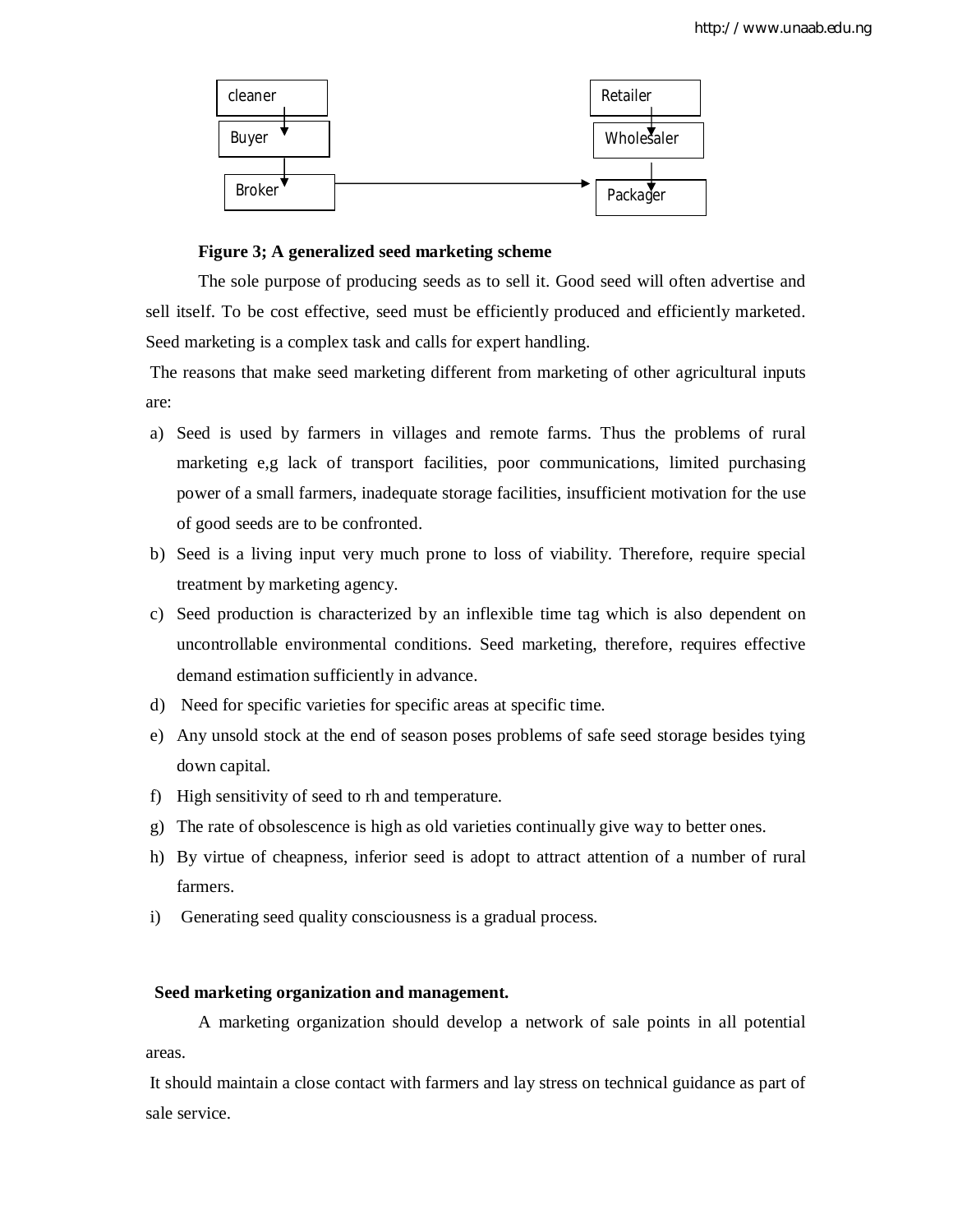The organization should be in a position to monitor farmers' reaction to crop varieties, pay prompt attention to complaints on seed quality and gather feedback on effective demand for each variety. The information demand is extremely useful in planning out a realistic seed production programme.

 Please note that for effective marketing management, the following activities are involved in market operations.

- Market intelligence
- Marketing research
- Demand assessment
- Inventory control
- Seed storage
- Pricing
- Dealer development
- Logistics and seed movement
- Supply and transport
- Sales and collection of sale proceeds
- Promotion and publicity.
- The entire seed production effort is meant to satisfy the end user old seed. Therefore, effective marketing distribution, organization and management should engage fullest attention, if seed programme is to make an impact it is expected to make.

# **LECTURE SEVEN**

# **Seed Laws**

# *The first seed law says " Thou shall not sow thy field with mingled seed* (Lev. 19:19).

 Seed laws are designed to aid in the orderly marketing of seed. It established to promote use of high quality seed. Seed laws are established regulations governing the sale of seed, thereby providing legal protection to both buyers and sellers. No country can expect to have a well developed, effective seed industry without seed control regulations. It also protects agric productivity of a country. In US, seed legislation exists at both the state and federal levels.

# **Legislative strategy**

### **Two types of seed legislation**

1. Truth in labeling and 2. minimum standard

which type of legislation is more appropriate for any particular situation is a matter of judgment in the light of local circumstances.

# **Truth in labeling**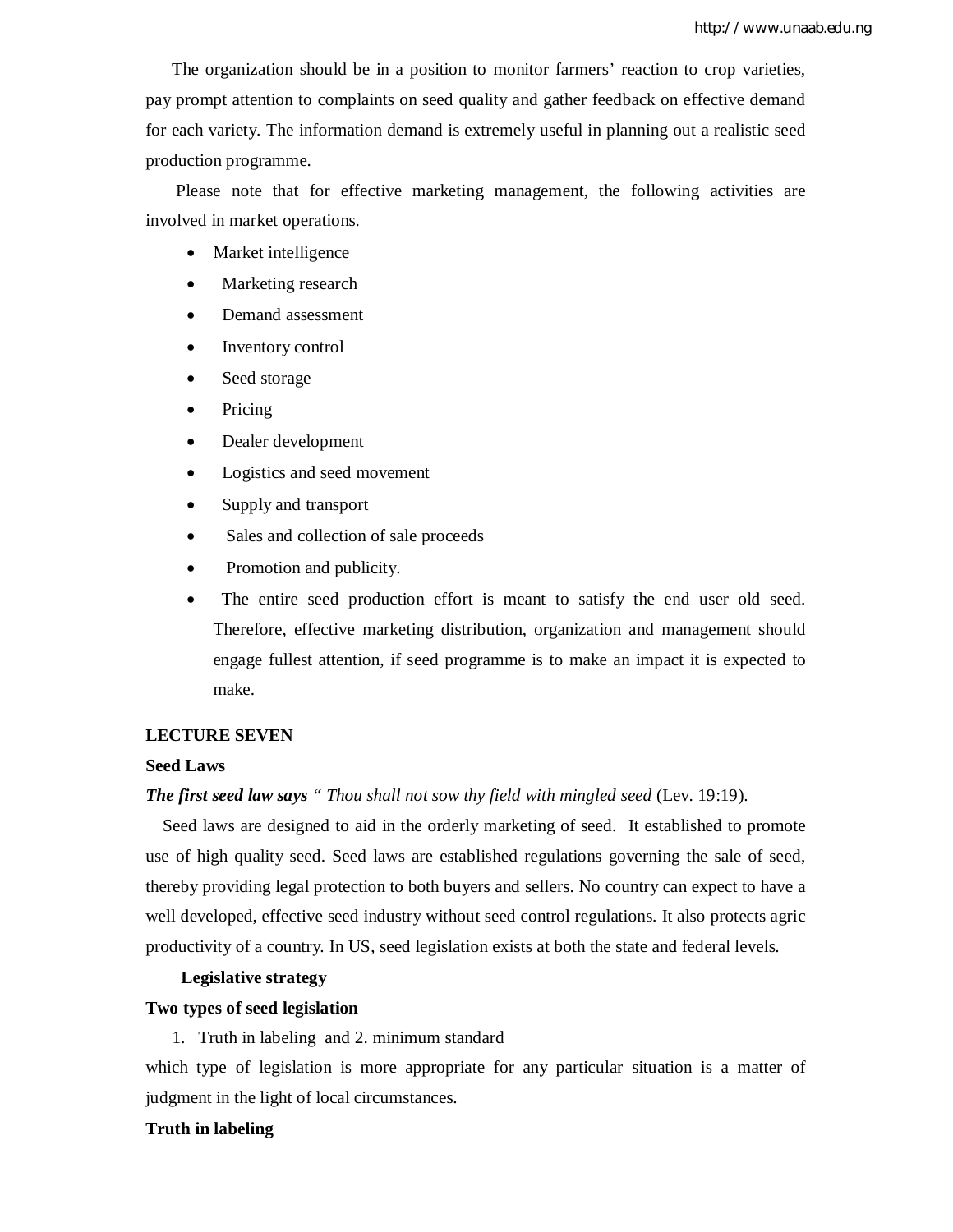Is the basic purpose of both state and federal seed laws. The concept was developed to avoid the type of philosophy prevalent in the English markets.

 It is most suitable for sophisticated farmers, (who are able to analysis the information given and assess its importance, and who are economically able to make some choice e.g USA.

### **Minimum standard**

 This legislative strategy is suitable to peasant farmers who cannot appreciate information on the label.

*Provisions of state and federal seed laws* 

Farmers seed exchange : Are exempted from labeling laws.

Current germination tests.

Labeling vegetable seed containers : Minimum germination standard on the labels.

Transport for processing : No need of labeling laws

 Disclaimers not allowed : statement of disclaiming responsibility or on the label not allowed.

 Collection of damages: No damages may be collected through seed laws but through civil court action.

 Proof of intent not needed : violators could be penalized without proof of intent, or carelessness.

Coloration and labeling of treated seed : put poison in red letters skull and crossbones

on the labels.

Imported seeds : screening of imported seeds for noxious weed seeds etc.

Noxious weed seeds : prohibiting and restriction of weed seeds (e.g primary and secondary noxious weeds seeds ).

Keeping of Records

Labeling : labeling must be attached to seed containers.

Definition of seed quality terminology

Amending seed laws

Definition of sale or offer for sale

Appointment of salesman, oral and written advertisements, price lost, catalogue, pamphlets.

### **Breeders' Rights**

The plant variety protection Act : Legal protection for crop varieties.

 The plant variety protection Act (breeder right was signed into law in 1970). The act provides legal protection in the production and sale of seed by owners or developers of new varieties of sexually propagated crop. Developers of asexually propagated (budding or grafting etc).

*The act provides two avenues of protection of owner of a variety.*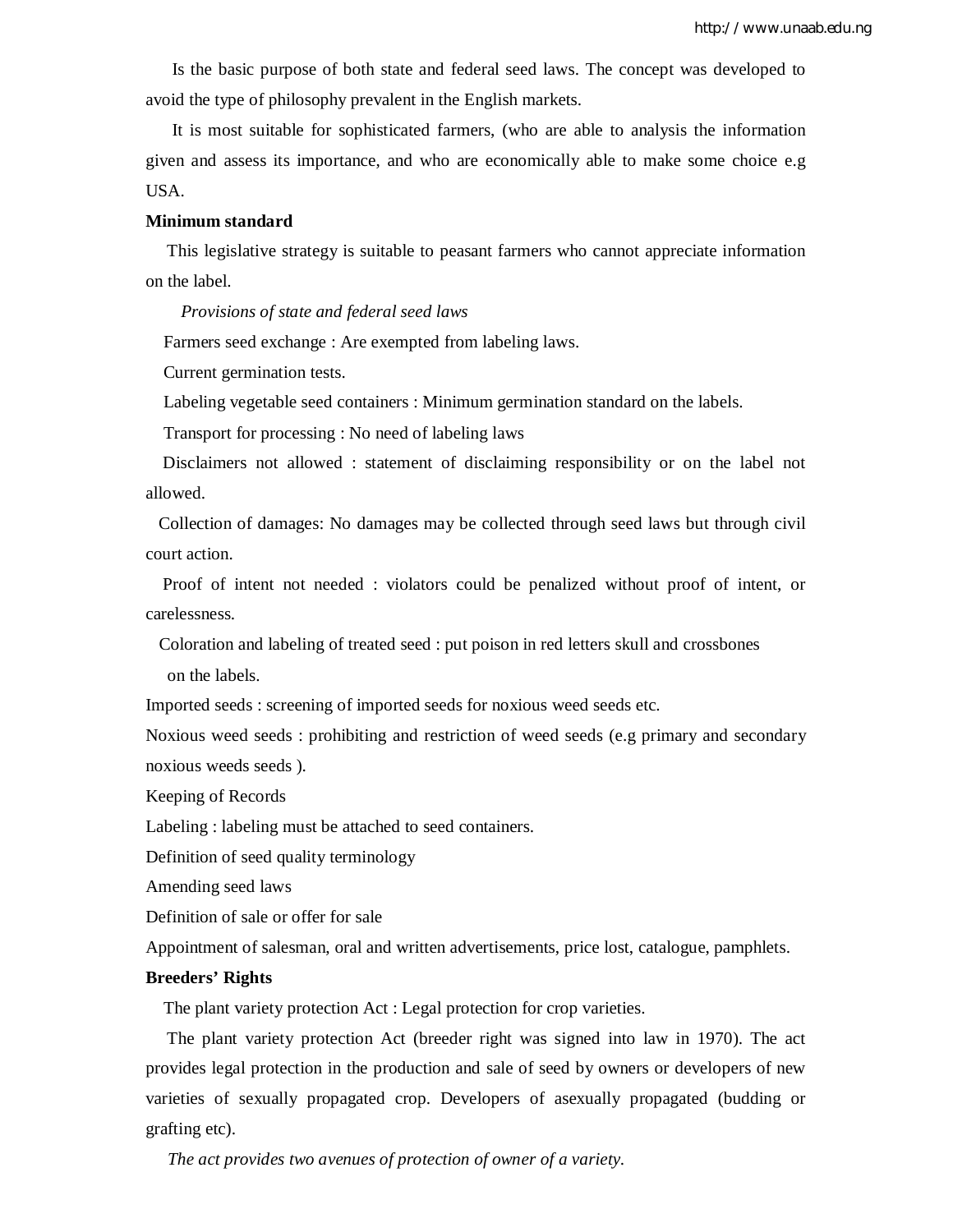First, it gives him the exclusive right to the propagation and use of a protected variety. In cases of infringement, however, the owner is responsible for depending this right in a civil count.

Second, it gives the owner the right to stipulate in his application that the variety name be protected through seed certification.

A special example for farmer: grants them the right to produce seed of a protected variety for their own use and for sale to neighbours for planting. Plant breeders may also use protected varieties for breeding purpose. Use for breeding purpose does not constitute infringement of the variety protection act.

**The body:** The international Treaty on Plant Generic resources for Food and Agriculture, FAO.

### **Farmer's Right**

- Recounting of the enormous contribution that farmers and their communities have made and continue to make to the conservation and development of PGR.

- The right include

Protection of traditional knowledge

The right to participate in benefit- sharing and in national decision making about PGR

- Right to save, use exchange and sell farm-saved seeds

Governments are responsible for realizing this right.

# **LECTURE EIGHT**

### **Seed Programme Development**

New and improved crop variety become a significant agric input only when pure high quality seeds are available to and be planted by the cultivator.

**Justification and Mission of the seed program development** is the extension of superior varieties performance demonstrated in breeding institution and test plots to all crop and where the variety are adapted.

This movement is best accomplished through organized and systematic efforts through both private and public institution and personnel.

A seed industry program consists of the following:.

1. Crop improvement and plant breeding program of which is seed program is an essential plant

2. Availability of seed- seed of most major crops are required multiplying input, have seeds are unique among production input in crop husbandry.

3. An efficient seed industry is the rapid rehabilitation of agriculture, a part from serving in agricultural development.

4. A completely objective economic and technical justification for effective seed programme industry.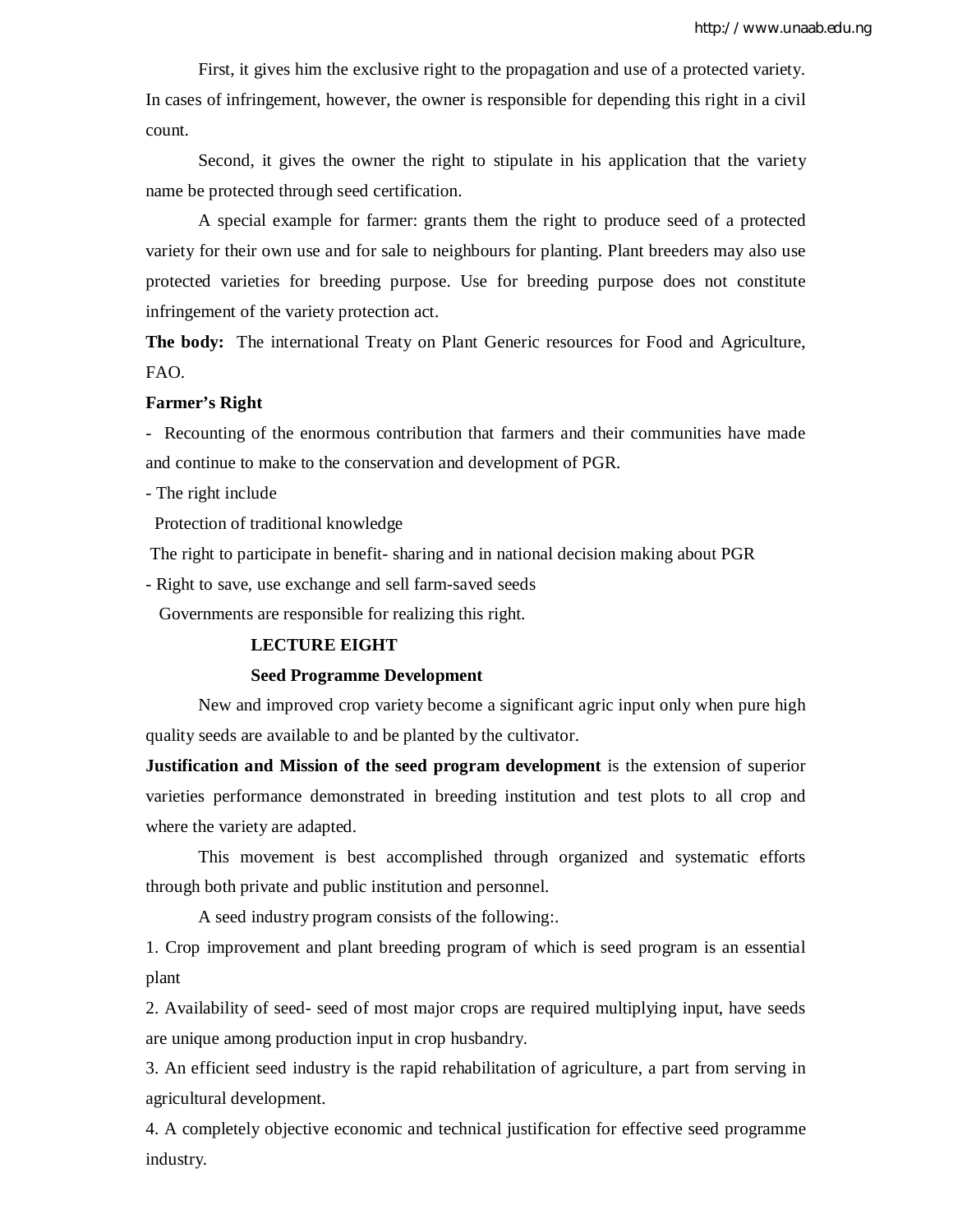Specific benefits of seed programme that produces and supplies a high quality seed of improved variety include:

1. increase in total yield resulting in introduction and the cropping pattern the society.

2. increase in yield resulting from higher physiological quality of plant seed (individual more production plant).

3. increase in recoverable yield as a result of greater varietal purity, more uniform maturation etc

4. more efficient utilization of fertilizers, irrigation and pesticides because of greater information of encourage and growth, better stands or more rigorous plants.

5. Reduction in plant rate when high quality seeds are available. The seed rate can be reduced by one half i.e 1ton  $- \frac{1}{2}$  ton.

6. Higher quality of production because of less contamination with other variety and more uniform maturation, have fever immature or withered seed.

7. Less re-infestation of the land with weed seeds.

8. Less disease in the soil and soil insect problem in seed beds and in the field as a result of immunization of plants infected by seed borne disease in seed production farm.

9. More rapid and efficient periodic replacement of variety.

10. Facilitate introduction of new crops into the agriculture of a region country.

11. Contributing to agric develop of a country.

12. Employment opportunity

13. Contributing to nation economic (GDP) growth.

14. Quality control.

### **Essential demand of seed programme are:**

1. skilled knowledgeable manpower

2. Early development efforts were concentrated in the need for diffusion of efforts to build solid and pragmatic seed programme.

- 3. The quality of input into the programme.
- 4. The time frame is realistic, no crash program
- 5. Planning, evaluation and implementation

### **Sampling of Agricultural seeds**

The importance of a representation sample must truthfully represent the quality of the seed lot from which it is drawn.

Seed sampling is usually done in two steps.

First, the sample to be submitted to a seed laboratory is drawn from the bulk seed lot and sent to the laboratory for analysis. This is known as the **submitted sample**.

Second, when it reaches the laboratory, it must be further divided to a size that can be analyzed. This latter sample is used for the actual analysis and is called the working sample.